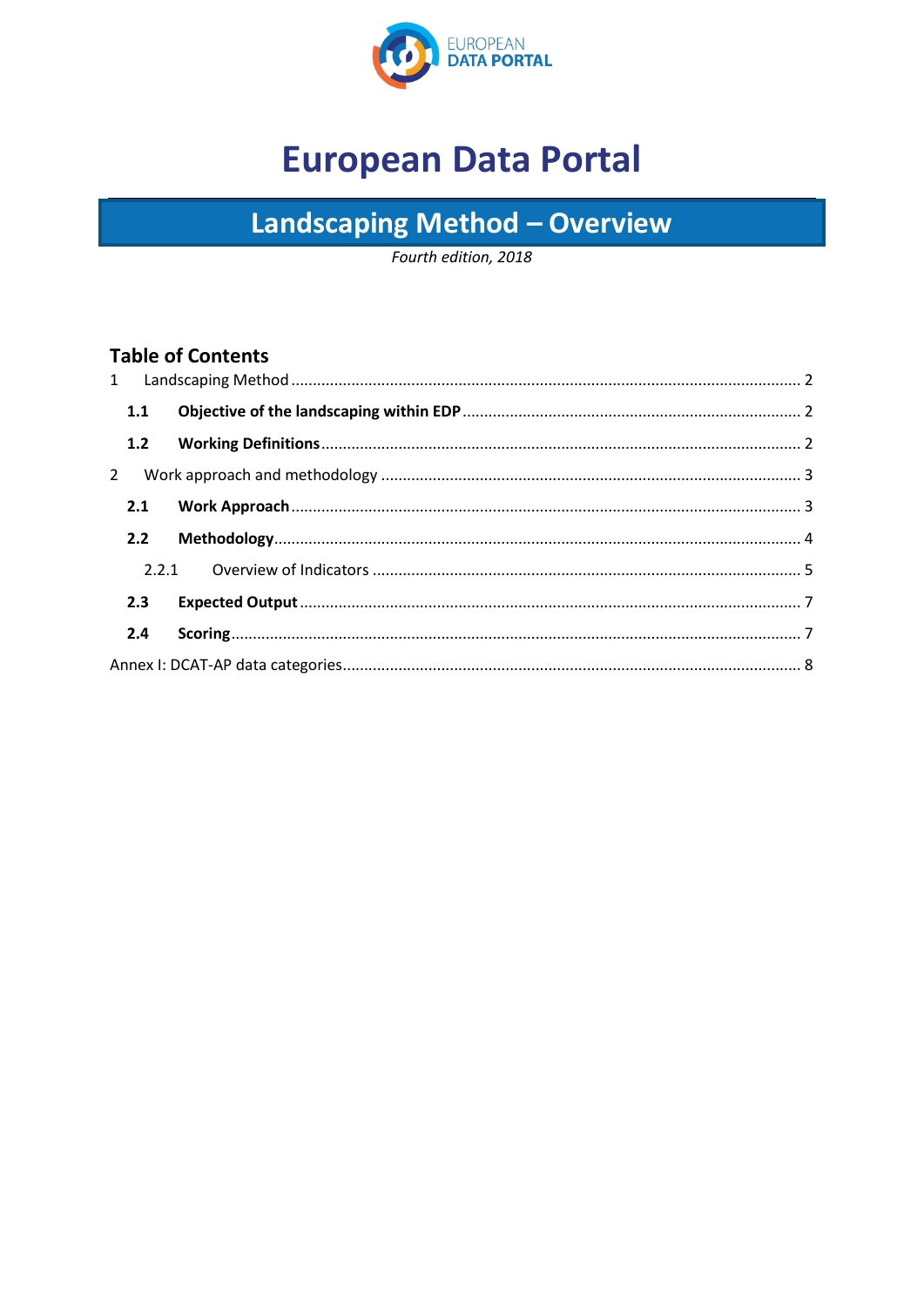

## <span id="page-1-0"></span>**1 Landscaping Method**

## <span id="page-1-1"></span>**1.1 Objective of the landscaping within EDP**

Open Data has been identified as a fundamental resource for governments, businesses and society. For 2018, the direct market size of Open Data was estimated to be 64.6 bn. EUR for the EU28+. By 2020, the market size is expected to increase to a value of 75.7 bn. EUR, including inflation corrections. For the period 2016-2020, the cumulative direct market size is estimated at 325 bn. EUR.<sup>1</sup>

The [European Data Portal](http://www.europeandataportal.eu/) (EDP) was launched in November 2015 and represents ever since an important element in making open government data available across Europe. The EDP covers a full set of activities – that range from data publication to data reuse and demonstrating impact. In terms of data publication, the EDP's overarching objective is to improve access to Open Data from European countries and foster high-quality public data publication at national, regional, local as well as within specific data domains. In terms of reuse and impact, the EDP aims to bring a contribution to fostering reuse of Open Data across Europe and enabling data reusers to easily access Open Data published in Europe via one single gateway. At the same time, the EDP aims to capture the impact derived by Open Data reuse with its studies and sector-specific analyses.

Within the scope of the European Data Portal project, the annual Open Data maturity landscaping exercise is conducted. The landscaping exercise provides a benchmark for assessment of the statusquo on Open Data at country and EU-level. At the same time, the landscaping results provide the evidence on which both generic and targeted support activities for the Member States are based.

In the period 2015-2017, the Open Data maturity measurement was built on two dimensions: Open Data Readiness -- covering the level of progress in terms of policies and activities around Open Data and the level of maturity of national portals respectively. The results of the studies conducted in 2015 to 2017 can be found in the designated Open Data Maturity section on the European Data Portal<sup>2</sup>. From 2018 onwards, the assessment will be based on four dimensions: Open Data Policy, Open Data Portals, Open Data Impact and Open Data Quality. Due to this update, only a limited comparability with previous results of 2015-2017 will be possible. Country progress will continue to be documented and compared over time, in the country factsheets, also available on the European Data Portal.

### <span id="page-1-2"></span>**1.2 Working Definitions**

**.** 

This section provides a working definition of what is to be understood as Open Data: *Open (Government) Data refers to the information collected, produced or paid for by the public bodies (also referred to as Public Sector Information) and made freely available for reuse for any purpose.*

Open Data cannot be considered open if it is not accompanied by a licence that ensures its free reuse. Depending on the type of licences data is published under, the licence might stipulate that:

- $\circ$  Those who use the data must credit whoever is publishing it (this is called attribution)
- $\circ$  Those who combine the data with other data must release the results as Open Data (share-alike).

2

<sup>1</sup> [European Data Portal, Creating Value through Open Data Study 2016.](https://www.europeandataportal.eu/sites/default/files/edp_creating_value_through_open_data_0.pdf)

<sup>2</sup> European Data Portal[, Open Data Maturity in Europe 2015;](http://europeandataportal.eu/sites/default/files/edp_landscaping_insight_report_n1_-_final.pdf) European Data Portal[, Open Data Maturity in Europe 2016;](https://www.europeandataportal.eu/sites/default/files/edp_landscaping_insight_report_n2_2016.pdf)  European [Data Portal, Open Data Maturity in Europe 2017](https://www.europeandataportal.eu/sites/default/files/edp_landscaping_insight_report_n2_2016.pdf)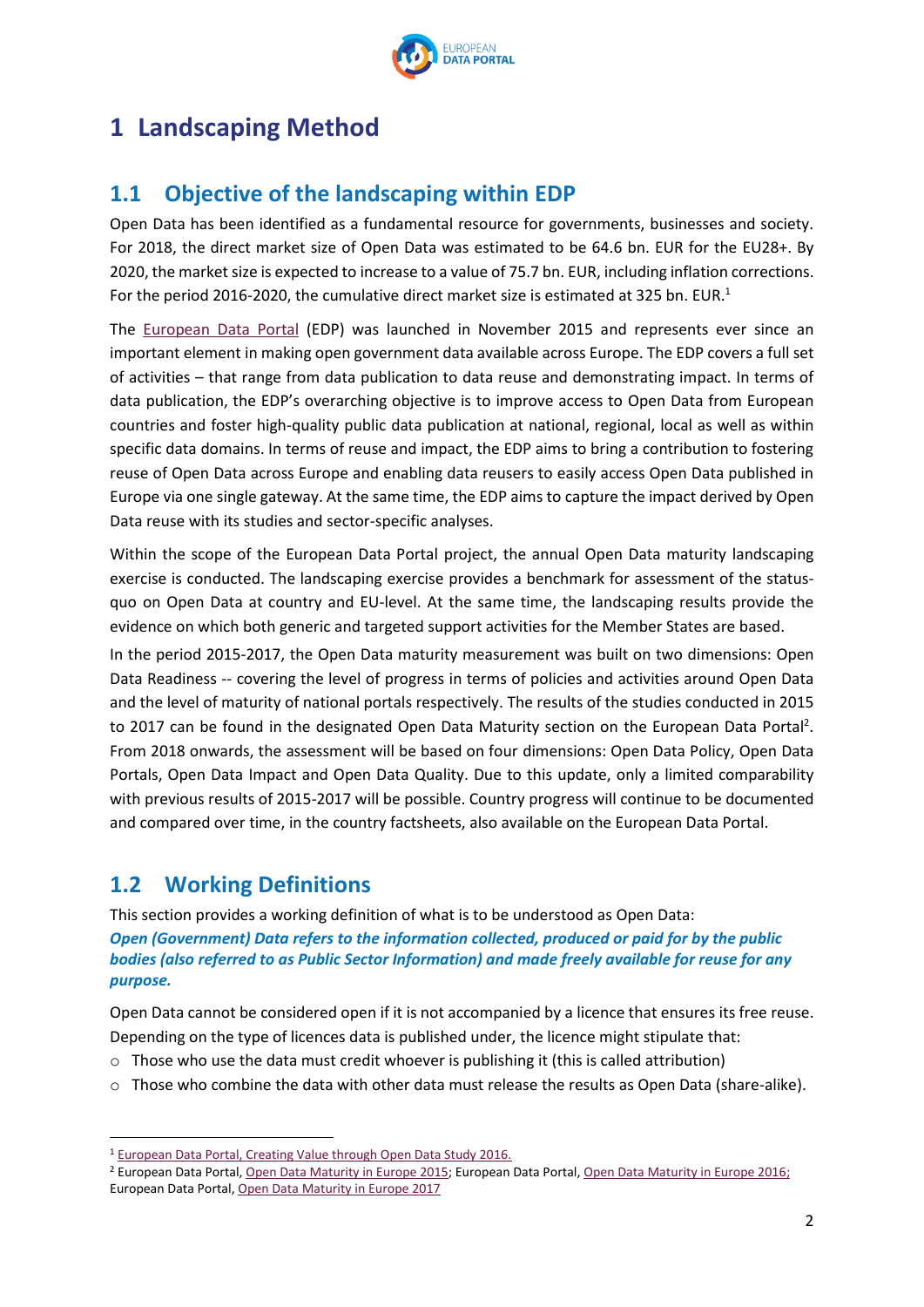

 $\circ$  These principles for Open Data are described in detail in the Open Definition.<sup>3</sup>

*Public Sector Information is information collected by the public sector. The Directive on the Re-use of Public Sector Information <sup>4</sup> provides a common legal framework for a European market for government-held data (Public Sector Information).* 

**The specific scope of Open Data used within the European Data Portal is data published by public administrations or on their behalf. The focus is not on community data.**

**The most common definition of a dataset: it corresponds to the contents of a single database table, or single statistical data matrix. Thus, referring to an organised collection of data that can be accessed on a data portal.** 

## <span id="page-2-0"></span>**2 Work approach and methodology**

#### <span id="page-2-1"></span>**2.1 Work Approach**

Each year, the European Data Portal conducts an assessment to identify the maturity level of European countries in terms of their Open Data transformation.

To perform the landscaping exercise, following activities are conducted:

- Step 1: Refinement and updating of landscaping methodology and questionnaire
- Step 2: Presentation of methodology and questionnaire updates in a closed webinar for the European Member States and EFTA countries
- Step 3: Coordination and support to countries in filling out the landscaping questionnaire
- Step 4: Screening of submitted results and additional desk research
- Step 5: Analysis and validation of answers based on the submitted questionnaire and additional desk research
- Step 6: Compilation of country factsheets and validation of the results with each participating country
- Step 7: Drafting of an annual insights report with detailed analyses on each assessed dimension and a clustering analysis based on the overall scores achieved by the countries
- Step 8: Visualisation and publication of the results on the European Data Portal

Towards this end, the Open Data national representatives from the European Union Member States and the EFTA countries are invited to respond to the landscaping questionnaire.

Each national representative is expected to coordinate the collection of answers with the different representatives at national and if applicable regional and local levels and submit one consolidated questionnaire to the European Commission and the EDP consortium. In addition to this, the respondents can provide further information regarding Open Data developments in their country that were not covered by the questionnaire.

**.** 

<sup>3</sup> <http://opendefinition.org/>

<sup>4</sup> [Directive 2003/98.](http://eur-lex.europa.eu/LexUriServ/LexUriServ.do?uri=OJ:L:2003:345:0090:0096:EN:PDF)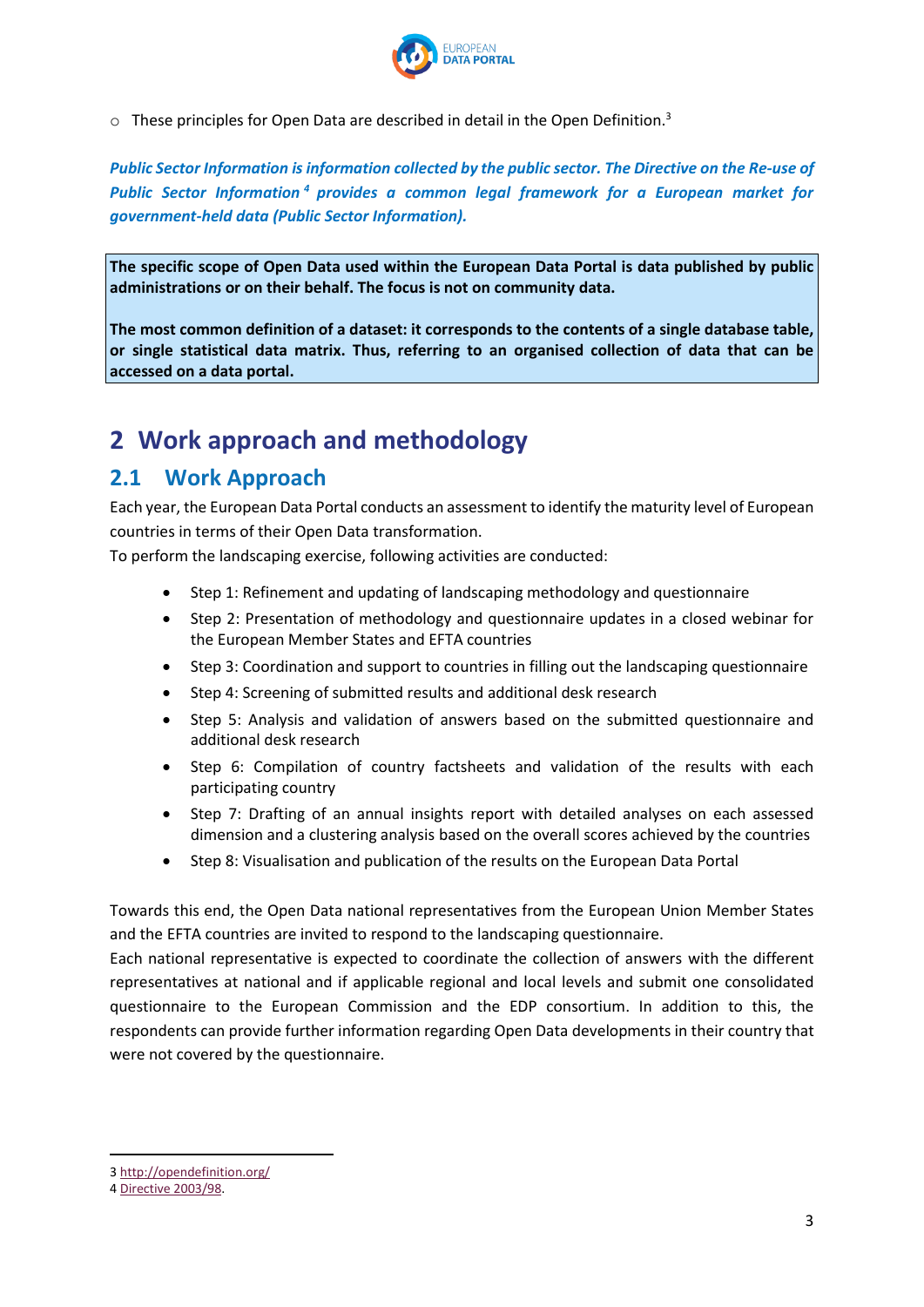

## <span id="page-3-0"></span>**2.2 Methodology**

The Open Data landscaping methodology has been updated from the iterations of 2015 to 2017. From 2018 onwards, Open Data maturity will be measured against four dimensions: Open Data Policy, Open Data Impact, Open Data Portals and Open Data Quality. While past methodology covered already Policy and Portal, the 2018 measurement is intended to give significant visibility and a stronger weight to Impact and Quality, by introducing them as stand-alone dimensions.

The four dimensions are described as follows:

- **Open Data Policy** ("Policy" for short) is a dimension focusing on the presence at national level of specific policies on Open Data, licencing norms, and the extent of coordination at national level to provide guidelines and guidance to national, local and regional administrations, and set up coordinated approaches towards data publication.
- **Open Data Portal** ("Portal") looks at the development and level of sophistication of national portals to feature available Open Data, and comprises considerations around functionality, usage (user analytics), variety of data available on the portal, and the approach to ensuring the portal's sustainability.
- **Open Data Impact** ("Impact") analyses existing methodologies and the strategic awareness at national level towards capturing and measuring impact and zooms in into the impact of Open Data at country level on four dimensions: political, social, environmental and economic.
- **Open Data Quality** ("Quality") explores the extent to which national portals have a systematic and automated approach to harvesting, the currency and reliability of featured data, and the compliance level in terms of the metadata standard DCAT-AP.

The updated methodology reduces the opportunity to compare directly the results of this iteration with past results of 2015-2017. The country progress is documented however in the dashboards of the respective year and the country factsheets available on the European Data Portal.

The Open Data landscaping exercise distinguishes between the following country categories, in line with the Eurostat classification of the EU28+, based on the population size<sup>5</sup>:

- Small countries: Austria, Bulgaria, Croatia, Cyprus, Denmark, Estonia, Finland, Iceland, Ireland, Latvia, Liechtenstein, Lithuania, Luxembourg, Malta, Norway, Slovakia, Slovenia, Switzerland
- Medium countries: Belgium, Czech Republic, Greece, Hungary, Netherlands, Portugal, Romania, Sweden
- Large countries: France, Germany, Italy, Poland, Spain, United Kingdom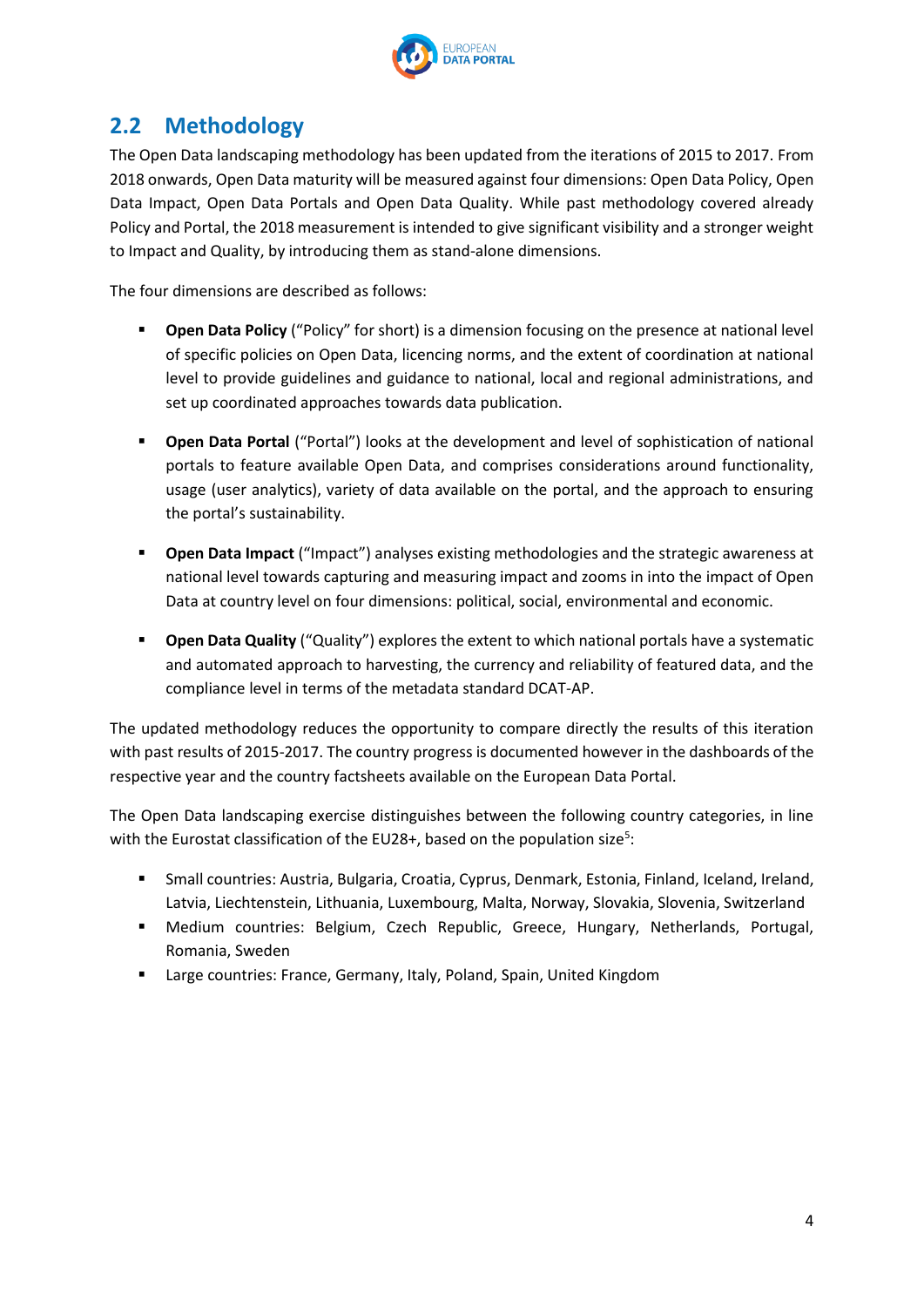

## <span id="page-4-0"></span>**2.2.1 Overview of Indicators**

L.

The four dimensions and indicators are described below

| <b>Dimension Policy</b>                  |                                                                                                                                              |  |  |
|------------------------------------------|----------------------------------------------------------------------------------------------------------------------------------------------|--|--|
| Indicator                                | <b>Key elements</b>                                                                                                                          |  |  |
| <b>Policy framework</b>                  | The policy framework in place at national level provides a long-term<br>٠<br>strategic vision on Open Data.                                  |  |  |
| <b>Coordination at</b><br>national level | Coordination at national level is strong and provides guidance for<br>٠<br>local/regional levels to develop their own Open Data initiatives. |  |  |
| <b>Licencing norms</b>                   | Comprehensive guidelines and assistance on Open Data licencing are<br>٠<br>in place at national level.                                       |  |  |

| <b>Dimension Portal</b>      |                                                                                                                                                                                                                                                                                                                                                                                                    |  |  |
|------------------------------|----------------------------------------------------------------------------------------------------------------------------------------------------------------------------------------------------------------------------------------------------------------------------------------------------------------------------------------------------------------------------------------------------|--|--|
| Indicator                    | <b>Key elements</b>                                                                                                                                                                                                                                                                                                                                                                                |  |  |
| <b>Portal features</b>       | The national Open Portal shows features that ensure a coverage of both<br>٠<br>basic and more advanced needs of its users and enable the interaction<br>between publishers and reusers.                                                                                                                                                                                                            |  |  |
| <b>Portal usage</b>          | The portal owners systematically monitor the portal's use and prioritise<br>٠<br>updates to meet users' needs.<br>Analytics tools are employed by portal team to enable further insights<br>■<br>into visitors' profiles, percentage of foreign visits to the portal, and the<br>traffic generated via the API.                                                                                    |  |  |
| <b>Data provision</b>        | The data featured on the portal comes from various data publishers and<br>٠<br>covers a variety of data domains. Actions are taken to ensure the<br>promotion of real-time data on the national portal.<br>The most and least popular data categories are known. The team is<br>■<br>taking steps to promote the data featured on the national portal and<br>enhance popularity of available data. |  |  |
| <b>Portal sustainability</b> | A sustainable funding approach is in place. The funding model is known<br>٠<br>and other funding models for the national portal have been explored.<br>The portal performs user satisfaction surveys regularly. The portal<br>■<br>ensures the national portal is promoted on a regular basis at offline and<br>online events (e.g. webinars).                                                     |  |  |

| <b>Dimension Impact</b>    |                                                                                                                                |  |
|----------------------------|--------------------------------------------------------------------------------------------------------------------------------|--|
| Indicator                  | Key elements                                                                                                                   |  |
| <b>Strategic awareness</b> | An approach and methodology are in place to ensure sustained<br>٠<br>monitoring and measurement of Open Data reuse and impact. |  |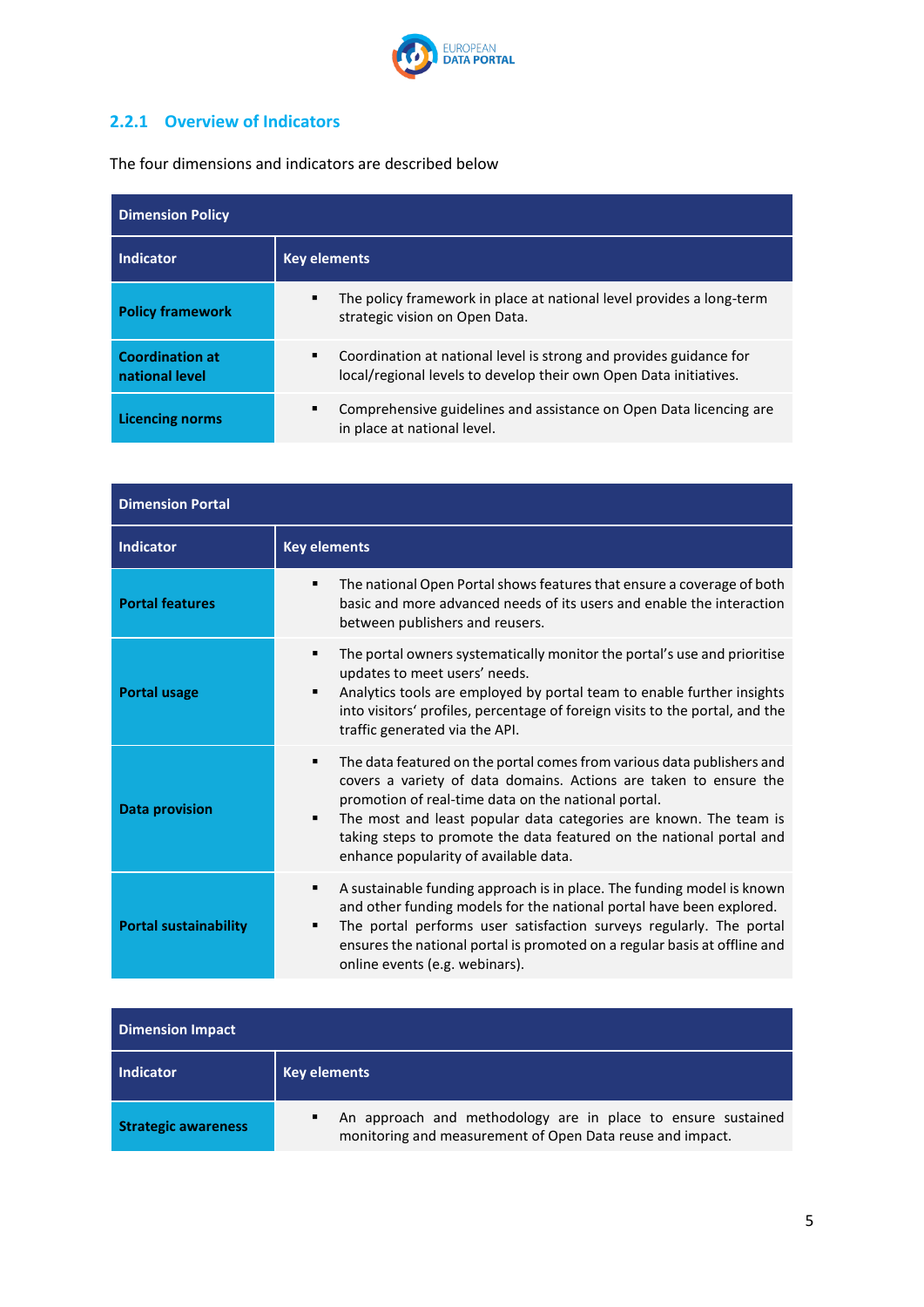

| <b>Political</b> | Various reuse examples can be provided and the reuse of the Open<br>٠<br>Data available in this field is systematically monitored.                                                                                                  |
|------------------|-------------------------------------------------------------------------------------------------------------------------------------------------------------------------------------------------------------------------------------|
| <b>Social</b>    | Various reuse examples can be provided and the reuse of the Open<br>٠<br>Data available in this field is systematically monitored.                                                                                                  |
| Environmental    | Various reuse examples can be provided and the reuse of the Open<br>٠<br>Data available in this field is systematically monitored.                                                                                                  |
| Economic         | Studies that focus on the macro and microeconomic impact of Open<br>٠<br>Data are commissioned or conducted by Government. Other studies<br>that focus on the economic impact of Open Data in a particular sector<br>are available. |

| <b>Dimension Quality</b>      |                                                                                                                                                                                                                                                                                                                                                                                                                            |  |  |
|-------------------------------|----------------------------------------------------------------------------------------------------------------------------------------------------------------------------------------------------------------------------------------------------------------------------------------------------------------------------------------------------------------------------------------------------------------------------|--|--|
| <b>Indicator</b>              | <b>Key elements</b>                                                                                                                                                                                                                                                                                                                                                                                                        |  |  |
| <b>Automation</b>             | Systematic approach to harvesting and updating of (meta) data is in place<br>٠<br>on the portal.                                                                                                                                                                                                                                                                                                                           |  |  |
| Data and<br>metadata currency | The available data and metadata are updated according to their type and<br>٠<br>on regular intervals. Data linked to the portal provides a good coverage<br>of both historical and current data.                                                                                                                                                                                                                           |  |  |
| <b>DCAT-AP compliance</b>     | Materials are available on the portal to assist data publishers with filling<br>٠<br>out the metadata fields.<br>Metadata compliance with the DCAT-AP standard is monitored and<br>٠<br>statistics on metadata quality are available. Main violations are known<br>and steps are taken to eliminate them.<br>Activities are conducted with data publishers to increase the quality of<br>$\blacksquare$<br>their metadata. |  |  |

Additional questions with regards to best practices for Open Data publication and reuse, as well as barriers to publication and reuse are addressed to the country representatives. This information is used to complement the assessment results and is included in the country factsheets. This information is not scored and hence do not count towards the final country score.

| Indicator                                                            | A. Best practices                           |
|----------------------------------------------------------------------|---------------------------------------------|
| Best practices for Open Data publication and reuse<br>A <sub>1</sub> |                                             |
|                                                                      |                                             |
| Indicator                                                            | <b>B.</b> Barriers                          |
| <b>B1</b>                                                            | Barriers to Open Data publication and reuse |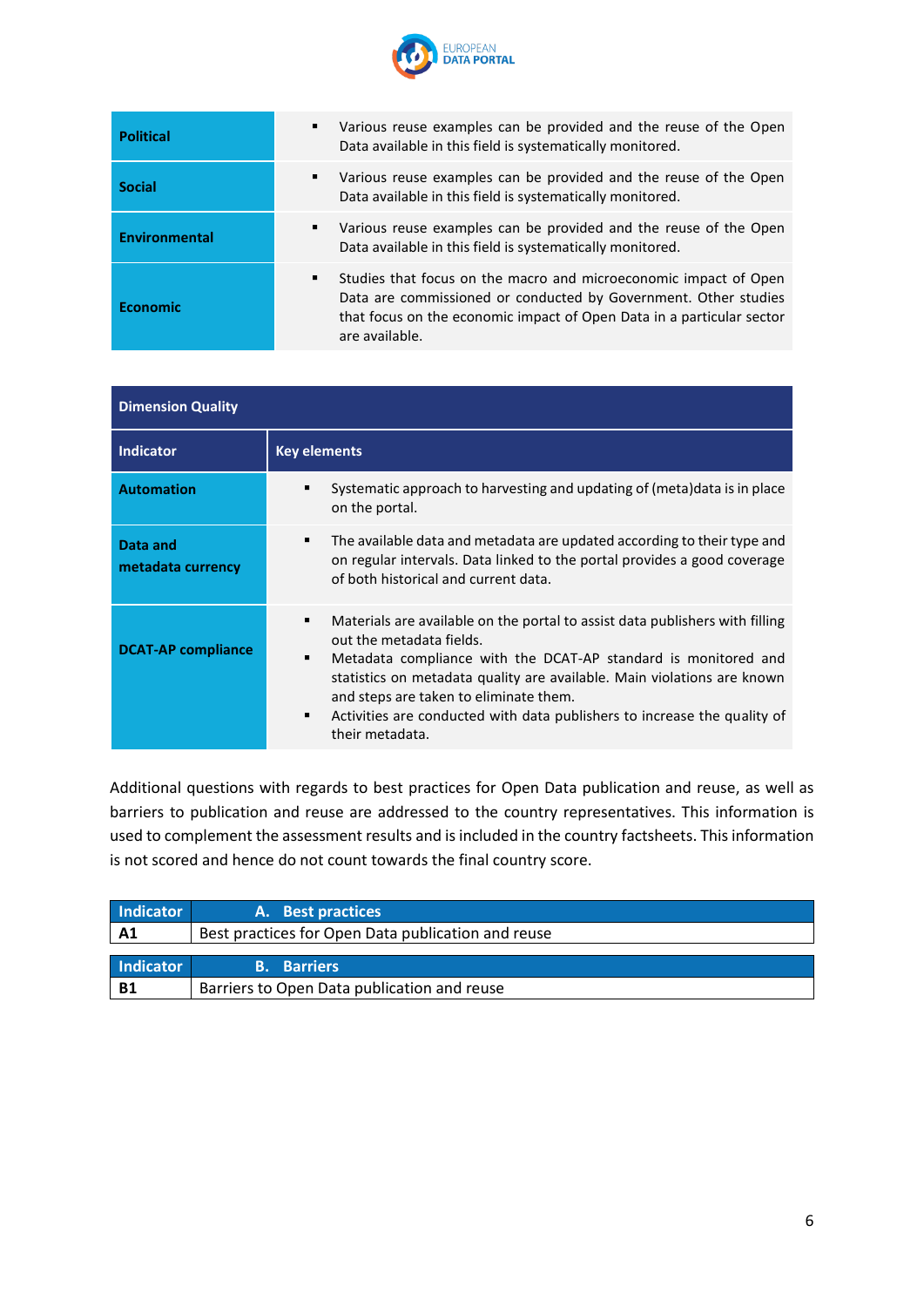

## <span id="page-6-0"></span>**2.3 Expected Output**

As a result of the annual assessment, an insights report ('Open Data Maturity in Europe') detailing the country results on each dimension is published in Q4 of each year. The report is accompanied by country factsheets for each of the EU Member States and EFTA countries participating in the landscaping. The country factsheets showcase the results per dimension and indicator for the year 2018, and the progress year-on-year between 2015 and 2017. They also provide information on the barriers for Open Data publication and reuse and showcase best practices at country level for both publication and reuse.

The annual report and country factsheets are published in the designated Open Data maturity section, on the European Data Portal<sup>5</sup>. A validation step is included with each country.

| <b>Dimension</b>         | <b>Key indicators</b>          | <b>Scoring</b> | Weight |
|--------------------------|--------------------------------|----------------|--------|
| <b>Open Data Policy</b>  |                                | 680            | 27%    |
|                          | Policy framework               | 180            |        |
|                          | Coordination at national level | 350            |        |
|                          | Licencing norms                | 150            |        |
| <b>Open Data Portals</b> |                                | 650            | 26%    |
|                          | <b>Portal features</b>         | 250            |        |
|                          | Portal usage                   | 120            |        |
|                          | Data provision                 | 160            |        |
|                          | Portal sustainability          | 120            |        |
| <b>Open Data Impact</b>  |                                | 650            | 26%    |
|                          | <b>Strategic awareness</b>     | 200            |        |
|                          | <b>Political impact</b>        | 130            |        |
|                          | Social impact                  | 110            |        |
|                          | <b>Environmental impact</b>    | 80             |        |
|                          | Economic impact                | 130            |        |
| <b>Open Data Quality</b> |                                | 520            | 21%    |
|                          | Automation                     | 100            |        |
|                          | Data and metadata currency     | 210            |        |
|                          | <b>DCAT-AP compliance</b>      | 210            |        |
| <b>Total</b>             |                                | 2500           |        |

#### <span id="page-6-1"></span>**2.4 Scoring**

1

<sup>5</sup> <https://www.europeandataportal.eu/en/dashboard>